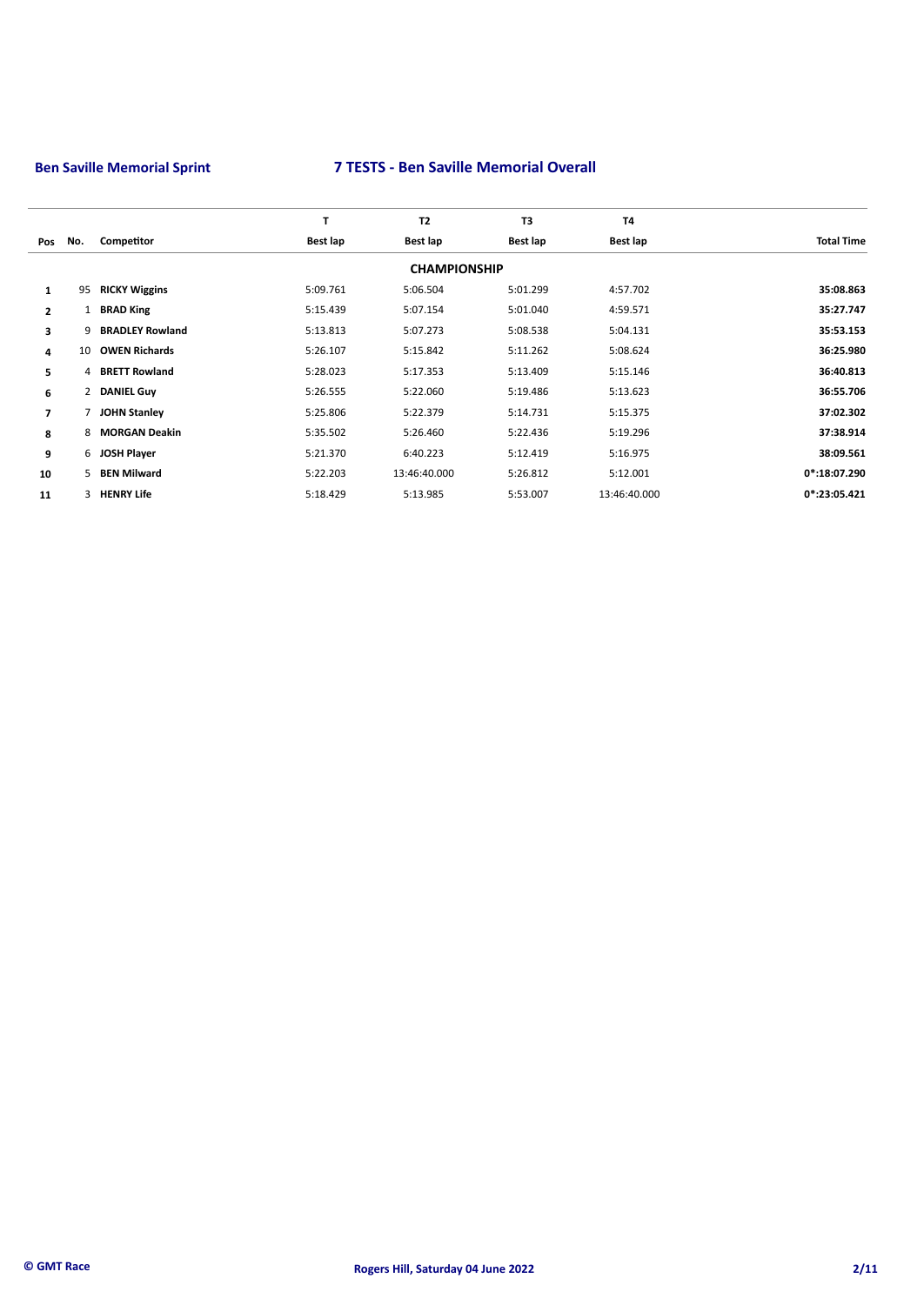|     |                        | т        | T2       | T3       | <b>T4</b>        |                   |
|-----|------------------------|----------|----------|----------|------------------|-------------------|
| No. | Competitor             | Best lap | Best lap | Best lap | Best lap         | <b>Total Time</b> |
|     |                        |          |          |          |                  |                   |
|     | <b>SAM beavin</b>      | 5:58.636 | 5:45.309 | 5:44.334 | 5:35.483         | 39:50.351         |
| 37  | <b>STUART Williams</b> | 5:58.461 | 5:51.206 | 5:48.702 | 5:49.749         | 40:58.603         |
| 45  | <b>EMILY Hall</b>      | 5:57.996 | 5:53.296 | 5:53.949 | 5:54.766         | 41:42.272         |
|     | <b>NICK Gifford</b>    | 6:14.856 | 6:04.217 | 5:58.424 | 5:55.545         | 41:49.585         |
| 98  | <b>BEN Dyer</b>        | 6:18.637 | 6:11.973 | 6:03.375 | 6:05.153         | 43:04.183         |
| 41  | <b>TERENCE Marsh</b>   | 6:30.529 | 6:19.203 | 6:09.527 | 6:11.560         | 43:28.465         |
| 110 | <b>LIAM Annetts</b>    | 7:44.626 | 6:49.247 | 7:04.079 | 7:43.458         | 50:17.510         |
| 39  | <b>HARRY Jefferies</b> | 5:45.520 | 5:36.115 | 5:30.132 | 5:33.433         | $0*:01:16.769$    |
|     |                        | 38<br>46 |          |          | <b>CLUBMAN A</b> |                   |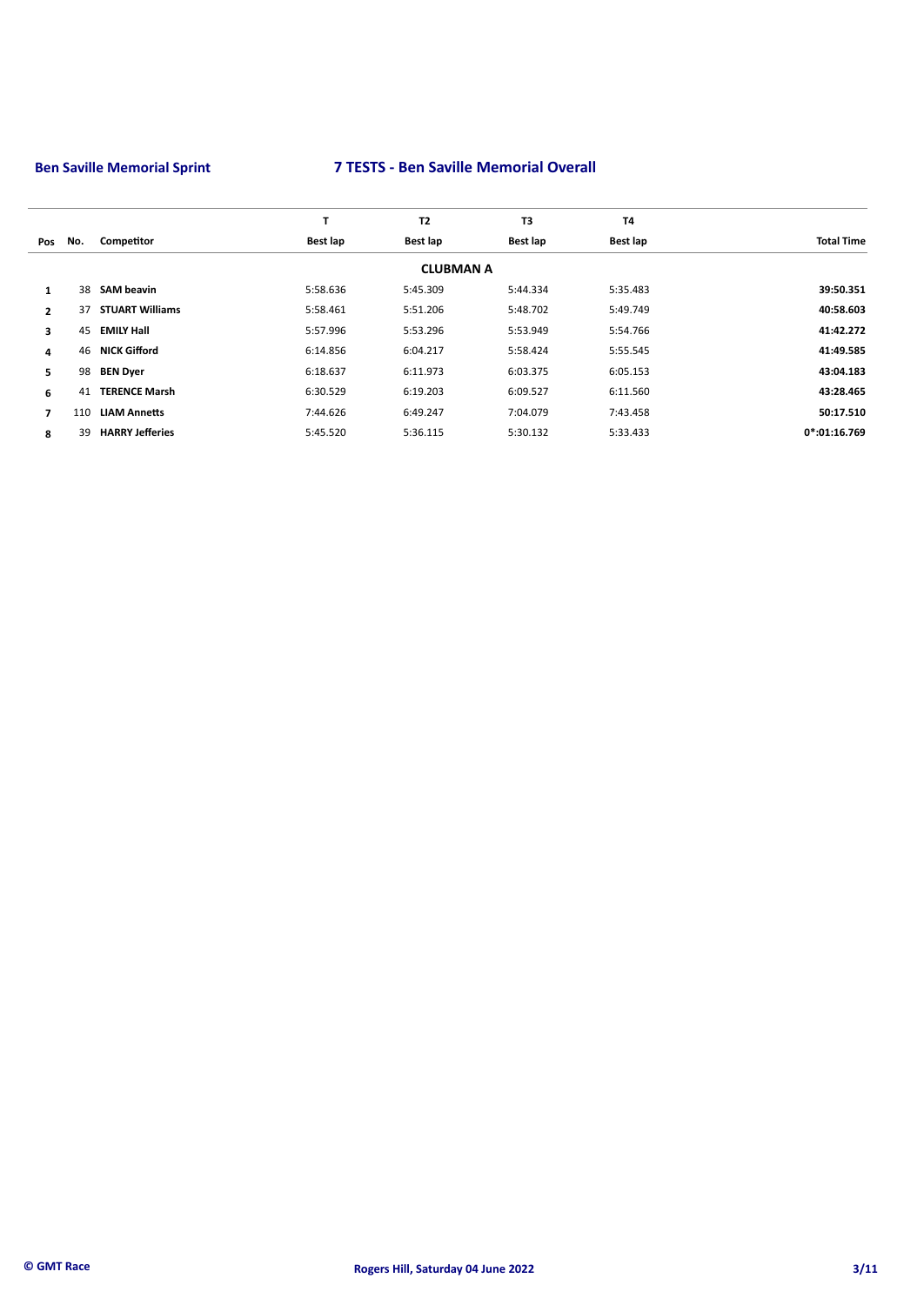| No. | Competitor              | Best lap | Best lap | Best lap  | Best lap               | <b>Total Time</b> |
|-----|-------------------------|----------|----------|-----------|------------------------|-------------------|
|     |                         |          |          |           |                        |                   |
| 57  | <b>CHARLES Talbot</b>   | 5:52.571 | 5:44.857 | 5:41.197  | 5:36.506               | 39:37.003         |
| 47  | <b>KIERAN Roy</b>       | 6:05.256 | 5:57.740 | 5:56.795  | 5:52.562               | 41:17.640         |
| 78  | <b>JAKE Fry</b>         | 6:06.525 | 5:55.989 | 6:04.005  | 5:52.798               | 41:19.988         |
| 76  | <b>SAM Gardiner</b>     | 6:30.044 | 6:10.710 | 6:05.954  | 5:57.400               | 42:26.730         |
| 52  | <b>FELIX Upton</b>      | 6:22.705 | 6:06.538 | 6:00.538  | 5:56.930               | 42:39.743         |
| 58  | <b>CARL Smith</b>       | 6:28.940 | 6:05.106 | 6:04.666  | 6:05.811               | 42:43.053         |
| 55  | <b>SAMUEL Baggott</b>   | 6:28.770 | 6:22.563 | 6:12.603  | 6:08.898               | 43:13.764         |
| 60  | <b>ROSS Curtis</b>      | 6:26.348 | 6:12.235 | 6:09.843  | 6:09.747               | 43:15.110         |
|     | <b>CHARLIE Blundell</b> | 6:27.134 | 6:29.109 | 6:19.396  | 6:10.092               | 44:28.070         |
|     | <b>CHRIS Rowan</b>      | 6:17.456 | 6:10.998 | 6:19.847  | 7:24.377               | 44:34.554         |
| 49  | <b>MARCUS Feltham</b>   | 6:37.150 | 6:27.175 | 6:21.310  | 6:18.133               | 44:35.299         |
| 50  | <b>TYRONE Spencer</b>   | 6:57.055 | 6:47.205 | 6:42.701  | 6:38.059               | 46:30.101         |
| 90  | <b>RYAN Mac Intosh</b>  | 8:54.565 | 7:18.310 | 7:28.968  | 7:11.617               | 53:29.185         |
| 108 | <b>CLINTON Carter</b>   | 6:26.722 | 6:16.890 | 6:20.911  | 6:15.344               | 0*:05:22.982      |
|     |                         | 51<br>56 | T        | <b>T2</b> | T3<br><b>CLUBMAN B</b> | <b>T4</b>         |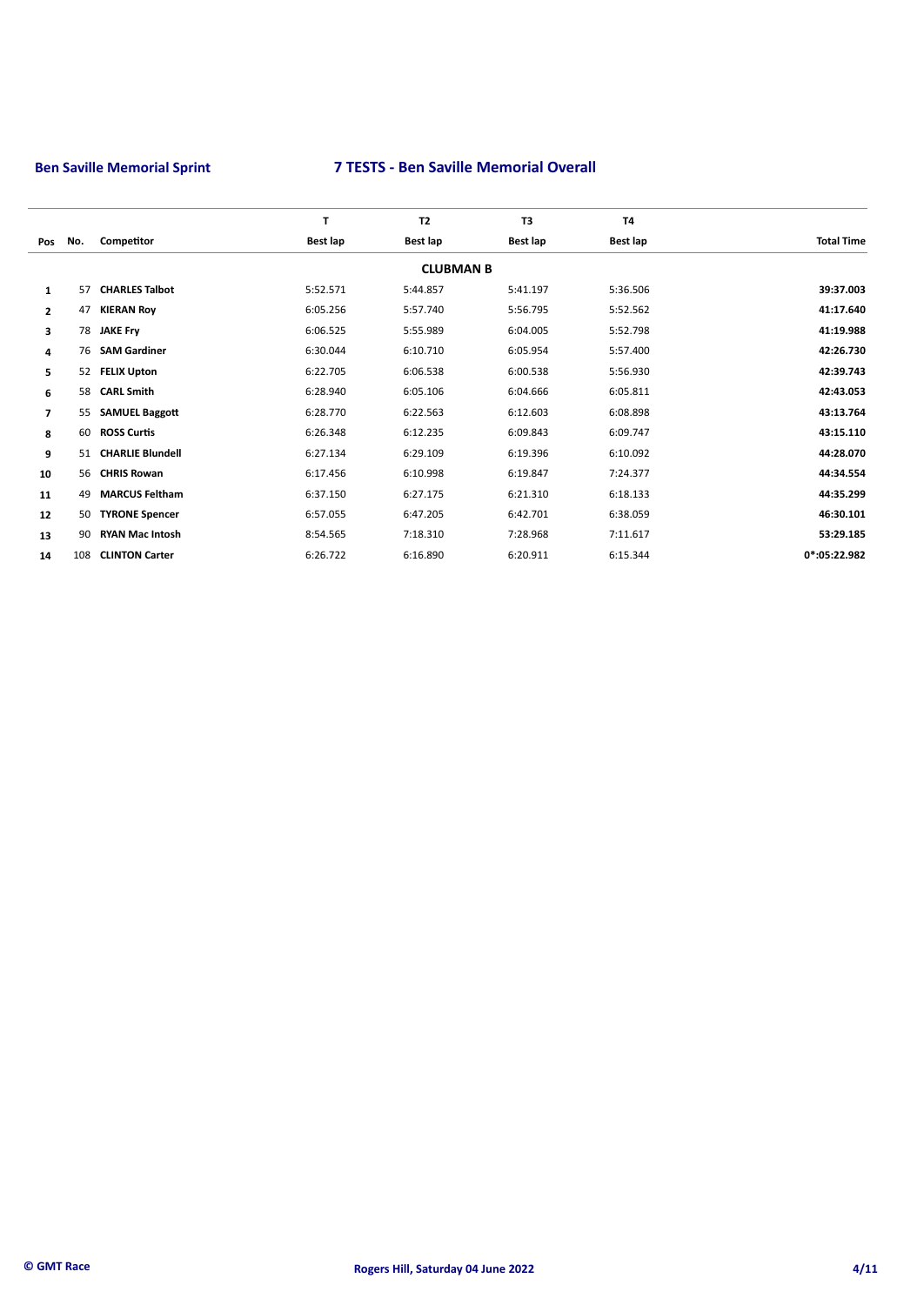|                |     |                        | T        | <b>T2</b>           | T <sub>3</sub> | <b>T4</b>    |                   |
|----------------|-----|------------------------|----------|---------------------|----------------|--------------|-------------------|
| Pos            | No. | Competitor             | Best lap | Best lap            | Best lap       | Best lap     | <b>Total Time</b> |
|                |     |                        |          | <b>CLUBMAN VETS</b> |                |              |                   |
| $\mathbf{1}$   | 107 | <b>LUKE Dewey</b>      | 6:23.664 | 6:00.530            | 5:54.332       | 5:47.724     | 41:08.899         |
| $\overline{2}$ | 69  | <b>STUART Bowers</b>   | 6:11.884 | 6:03.000            | 6:01.089       | 5:54.874     | 41:39.837         |
| 3              | 67  | <b>MARK Chadbourne</b> | 6:29.121 | 6:15.410            | 6:11.617       | 6:06.971     | 43:30.038         |
| 4              | 104 | <b>STEPHEN Taylor</b>  | 6:31.133 | 6:26.798            | 6:21.149       | 6:19.187     | 44:29.149         |
| 5              | 62  | <b>LEE Burrough</b>    | 6:48.514 | 6:30.227            | 6:36.656       | 6:18.633     | 45:12.933         |
| 6              | 64  | <b>TERENCE Seymour</b> | 6:40.652 | 6:34.383            | 6:30.167       | 6:28.919     | 45:28.003         |
| $\overline{ }$ | 70  | <b>DANIEL Bowden</b>   | 7:05.954 | 6:52.766            | 6:40.370       | 6:34.877     | 46:48.418         |
| 8              | 65  | <b>DAVID Wright</b>    | 7:08.007 | 6:59.180            | 6:44.715       | 6:49.320     | 48:01.301         |
| 9              | 61  | <b>NEIL Elliott</b>    | 9:47.552 | 6:53.940            | 6:48.863       | 6:52.801     | 50:27.665         |
| 10             | 66  | <b>BARRY Spencer</b>   | 7:06.091 | 7:05.876            | 10:30.388      | 7:13.358     | $0*:51:55.713$    |
| 11             | 68  | <b>TIM Thurgood</b>    | 6:35.571 | 13:46:40.000        | 13:46:40.000   | 13:46:40.000 | $0*$ :46:35.571   |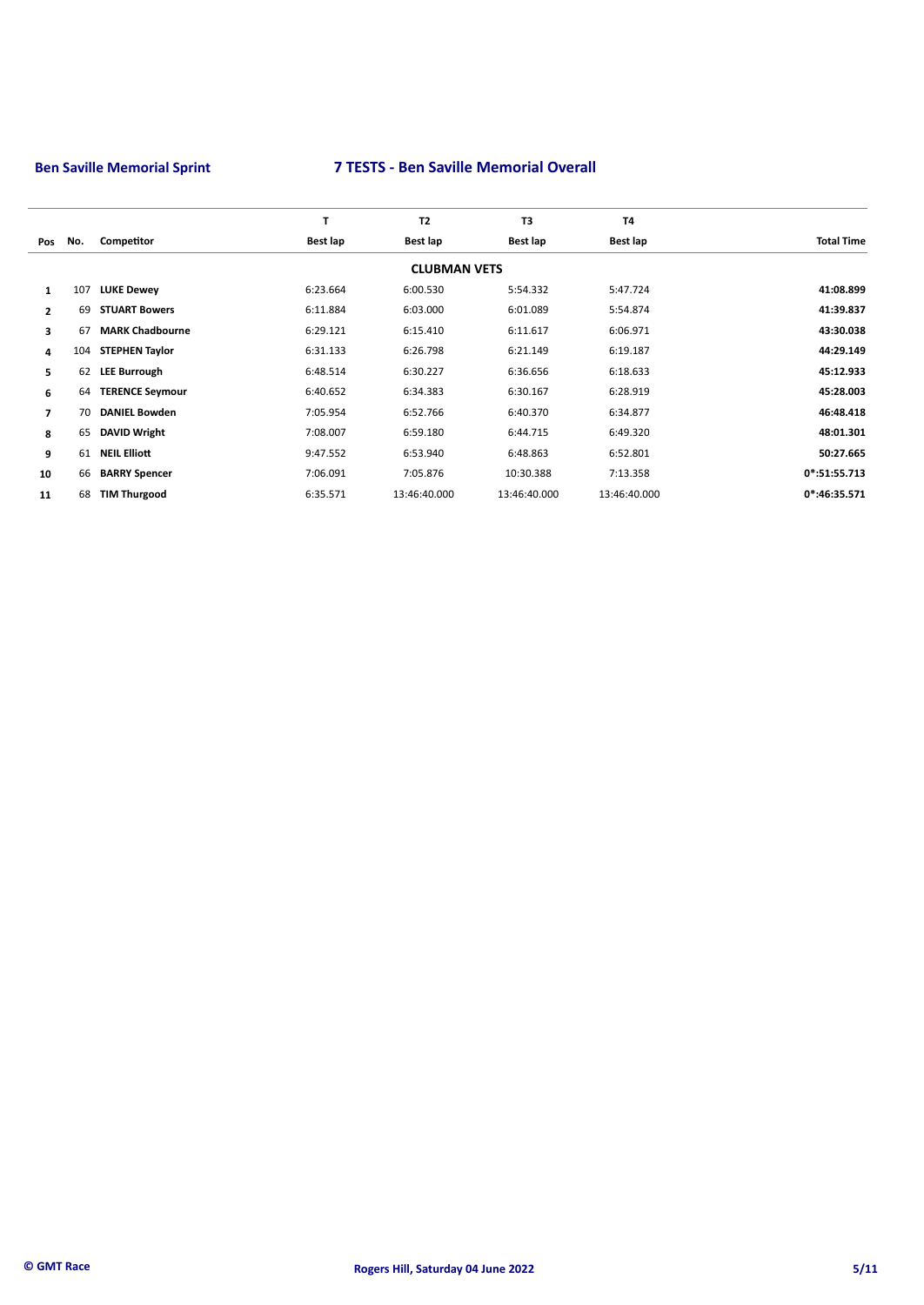|                |     |                        | T        | <b>T2</b>     | T3              | <b>T4</b>       |                   |
|----------------|-----|------------------------|----------|---------------|-----------------|-----------------|-------------------|
| Pos            | No. | Competitor             | Best lap | Best lap      | <b>Best lap</b> | <b>Best lap</b> | <b>Total Time</b> |
|                |     |                        |          | <b>EXPERT</b> |                 |                 |                   |
| $\mathbf{1}$   | 13  | <b>ASHLEY Maller</b>   | 5:28.625 | 5:21.776      | 5:17.974        | 5:14.497        | 37:05.383         |
| $\overline{2}$ | 22  | <b>ASHLEY Scott</b>    | 5:29.823 | 5:24.675      | 5:33.339        | 5:19.681        | 37:34.387         |
| 3              | 23  | <b>JOSHUA Kirby</b>    | 5:38.724 | 5:26.483      | 5:20.813        | 5:19.097        | 37:41.409         |
| 4              | 12  | <b>MARTIN Jessopp</b>  | 5:39.070 | 5:30.004      | 5:23.505        | 5:21.400        | 37:52.530         |
| 5              | 14  | <b>SAM Dyer</b>        | 5:50.666 | 5:35.594      | 5:28.904        | 5:29.139        | 38:29.599         |
| 6              | 17  | <b>JAKE Lawrence</b>   | 5:50.455 | 5:37.372      | 5:33.377        | 5:29.168        | 38:49.583         |
| $\overline{ }$ | 18  | <b>BARNEY Thurgood</b> | 5:43.170 | 5:38.941      | 5:33.949        | 5:30.528        | 38:54.186         |
| 8              | 59  | <b>TONY Cook</b>       | 5:47.329 | 5:34.988      | 5:34.401        | 5:30.629        | 38:59.447         |
| 9              | 24  | <b>BEN Adams</b>       | 5:47.185 | 5:38.079      | 5:34.179        | 5:28.256        | 39:03.408         |
| 10             | 19  | <b>NILES Reid</b>      | 5:47.936 | 5:36.711      | 5:36.454        | 5:33.355        | 39:05.879         |
| 11             | 36  | <b>JAMES BOYCE</b>     | 6:04.984 | 5:38.640      | 5:38.035        | 5:36.479        | 39:36.239         |
| 12             | 15  | <b>ZAC King</b>        | 6:01.678 | 5:52.243      | 5:46.133        | 5:42.583        | 40:34.879         |
| 13             | 21  | <b>JOE Sullivan</b>    | 5:57.370 | 5:57.934      | 5:52.553        | 5:46.763        | 41:02.386         |
| 14             | 16  | <b>BORJA Marques</b>   | 5:50.467 | 5:41.059      | 5:43.725        | 5:43.612        | 0*:20:49.171      |
| 15             | 11  | <b>JAY Baxendale</b>   | 5:19.228 | 13:46:40.000  | 13:46:40.000    | 13:46:40.000    | 0*:45:19.228      |
|                |     |                        |          |               |                 |                 |                   |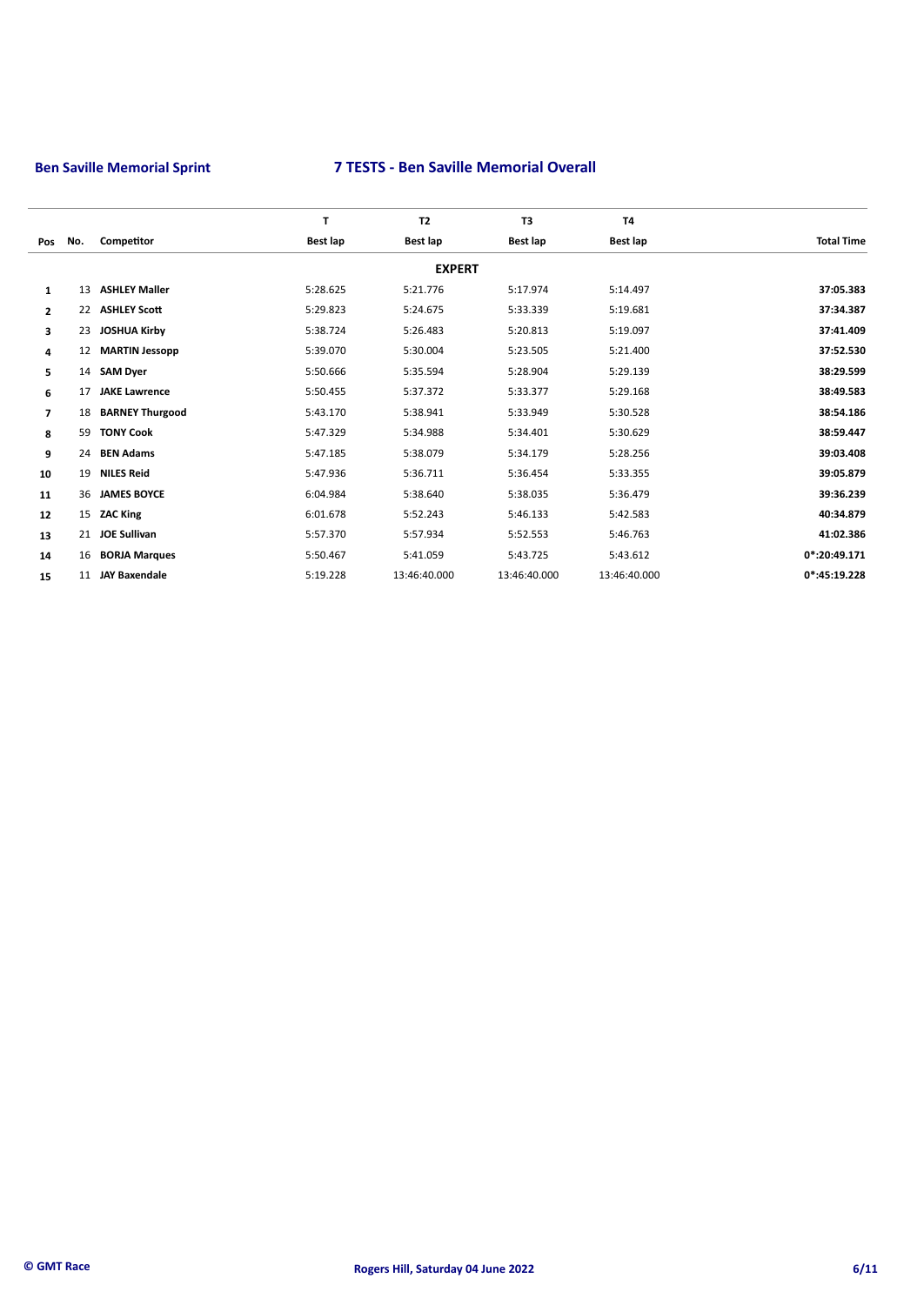|                |     |                         | $\mathbf{T}$ | <b>T2</b>          | T <sub>3</sub> | <b>T4</b> |                   |
|----------------|-----|-------------------------|--------------|--------------------|----------------|-----------|-------------------|
| Pos            | No. | Competitor              | Best lap     | Best lap           | Best lap       | Best lap  | <b>Total Time</b> |
|                |     |                         |              | <b>EXPERT VETS</b> |                |           |                   |
| $\mathbf{1}$   | 34  | <b>MARK Cornick</b>     | 5:54.491     | 5:36.996           | 5:32.962       | 5:28.318  | 38:48.472         |
| $\overline{2}$ | 105 | <b>GARY McCoy</b>       | 5:42.506     | 5:41.337           | 5:34.726       | 5:35.042  | 39:12.473         |
| 3              | 30  | <b>JAMES Drinkwater</b> | 5:49.340     | 5:40.301           | 5:36.929       | 5:31.075  | 39:14.904         |
| 4              | 35  | <b>GEOFF Walker</b>     | 5:52.454     | 5:44.336           | 5:41.810       | 5:39.498  | 39:36.132         |
| 5              | 33  | <b>CHRIS Marsh</b>      | 5:50.022     | 5:44.893           | 5:38.153       | 5:38.602  | 39:36.289         |
| 6              |     | 91 ANTHONY Cotty        | 5:44.261     | 5:43.619           | 5:43.976       | 5:36.440  | 39:45.193         |
| $\overline{ }$ | 29  | <b>JUSTIN Cadman</b>    | 5:51.202     | 5:40.834           | 5:40.987       | 5:38.065  | 39:50.843         |
| 8              | 27  | <b>SHANE Trotter</b>    | 5:54.959     | 5:45.828           | 5:47.181       | 5:37.605  | 40:00.015         |
| 9              | 43  | <b>STEVE Harding</b>    | 5:47.280     | 5:43.966           | 5:46.355       | 5:42.623  | 40:13.994         |
| 10             | 28  | <b>STEPHEN Mulliner</b> | 6:19.385     | 6:04.913           | 5:52.367       | 5:49.207  | 41:30.145         |
| 11             | 26  | <b>WAYNE Player</b>     | 6:00.175     | 6:02.026           | 5:52.137       | 6:03.999  | 41:34.686         |
| 12             | 32  | <b>GRAHAM Reid</b>      | 6:13.091     | 6:06.856           | 6:00.439       | 6:05.045  | 43:00.110         |
| 13             | 25  | <b>MATTHEW Rhodes</b>   | 6:12.253     | 6:03.176           | 5:57.157       | 5:51.439  | $0*$ :04:56.868   |
|                |     |                         |              |                    |                |           |                   |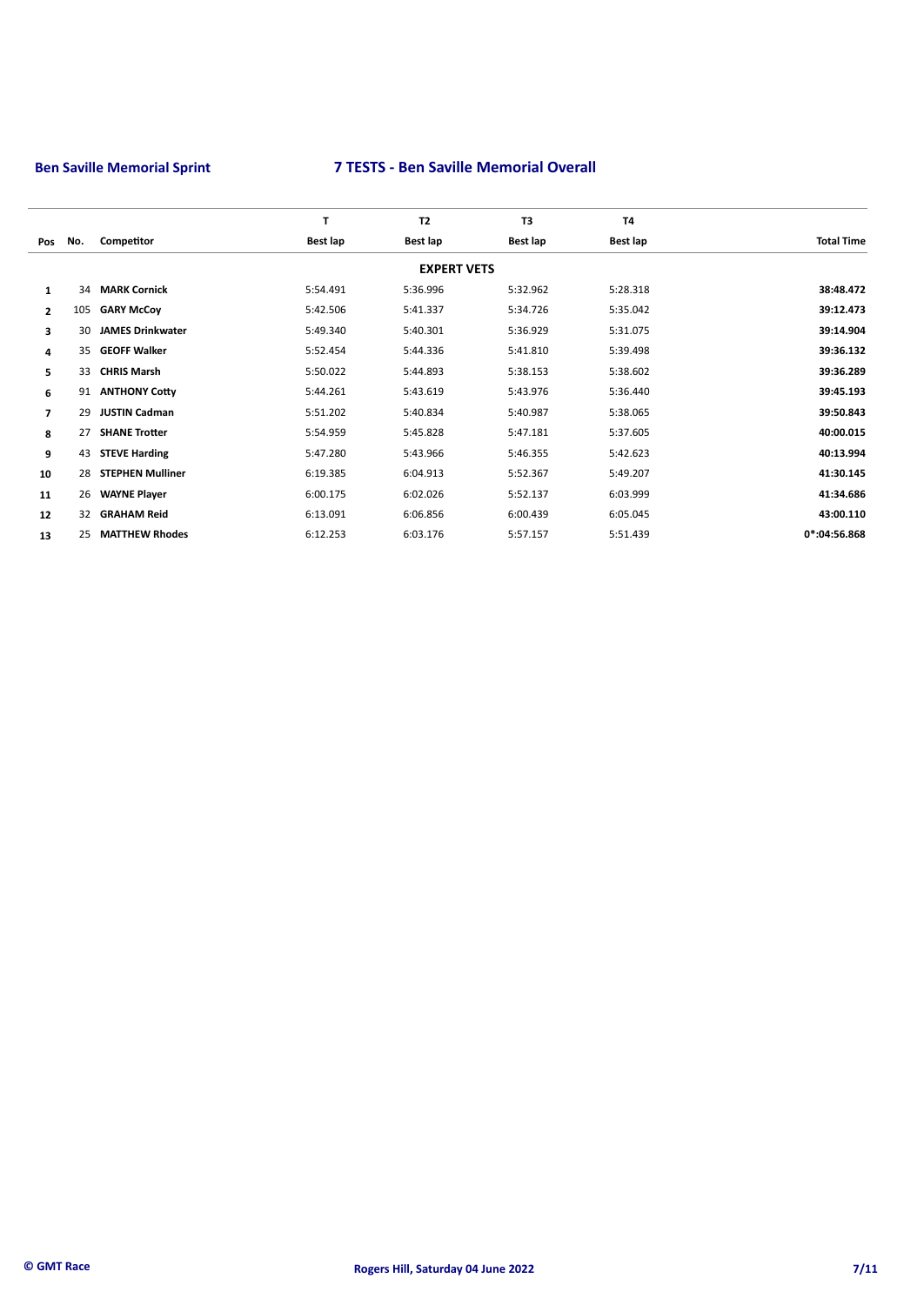|                      |                            | T                       | <b>T2</b>        | T3       | <b>T4</b>       |                   |
|----------------------|----------------------------|-------------------------|------------------|----------|-----------------|-------------------|
| No.<br>Pos           | Competitor                 | Best lap                | Best lap         | Best lap | <b>Best lap</b> | <b>Total Time</b> |
|                      |                            |                         | <b>SPORTSMAN</b> |          |                 |                   |
| 80<br>$\mathbf{1}$   | <b>DANIEL Davis</b>        | 6:15.588                | 6:11.024         | 6:02.749 | 6:02.096        | 42:35.968         |
| $\overline{2}$<br>71 | <b>TYLER Rogers</b>        | 6:14.130                | 7:09.329         | 6:00.583 | 5:56.799        | 42:59.846         |
| 3<br>84              | <b>MACIEJ Caputa</b>       | 6:28.372                | 6:15.180         | 6:11.859 | 6:09.685        | 43:42.421         |
| 73<br>4              | <b>ED Sturgess</b>         | 6:30.116                | 6:15.302         | 6:09.182 | 6:20.217        | 43:44.914         |
| 83<br>5              | <b>DOMINIC Ward</b>        | 6:50.477                | 6:34.555         | 6:31.114 | 6:35.255        | 45:36.850         |
| 75<br>6              | <b>JAKE Outrim</b>         | 6:59.940                | 6:39.939         | 6:26.402 | 6:26.338        | 45:43.582         |
| 53<br>$\overline{ }$ | <b>NIALL McCrow</b>        | 6:55.563                | 6:37.402         | 6:42.688 | 6:28.059        | 46:37.111         |
| 8<br>77              | <b>JASON Markham</b>       | 7:35.226                | 7:00.695         | 6:51.403 | 6:43.503        | 48:25.897         |
| 9<br>74              | <b>CRAIG SHANE Hawkins</b> | 7:08.359                | 7:04.677         | 6:59.983 | 6:44.929        | 48:33.541         |
| 10<br>106            | <b>HARRY Toon</b>          | 7:21.492                | 6:58.636         | 7:01.796 | 6:46.957        | 48:35.477         |
| 82                   | <b>CHRISTINA Pillar</b>    | 7:18.200                | 7:10.920         | 7:06.383 | 6:50.718        | 49:09.463         |
| 12<br>72             | <b>JAMIE Goswell</b>       | 7:36.915                | 7:19.459         | 7:13.621 | 7:01.255        | 51:23.087         |
| 13<br>79             | <b>MARTIN Treagus</b>      | 7:19.668                | 8:27.912         | 7:11.731 | 7:13.851        | 52:31.336         |
| 85<br>14             | <b>DANIEL Weatherall</b>   | 8:39.163                | 8:04.804         | 7:47.733 | 7:45.398        | 55:18.537         |
| 15<br>81             |                            | 8:44.914                | 7:34.808         | 7:31.281 | 7:17.904        | 0*:35:07.981      |
|                      |                            | <b>REBECCA Houghton</b> |                  |          |                 |                   |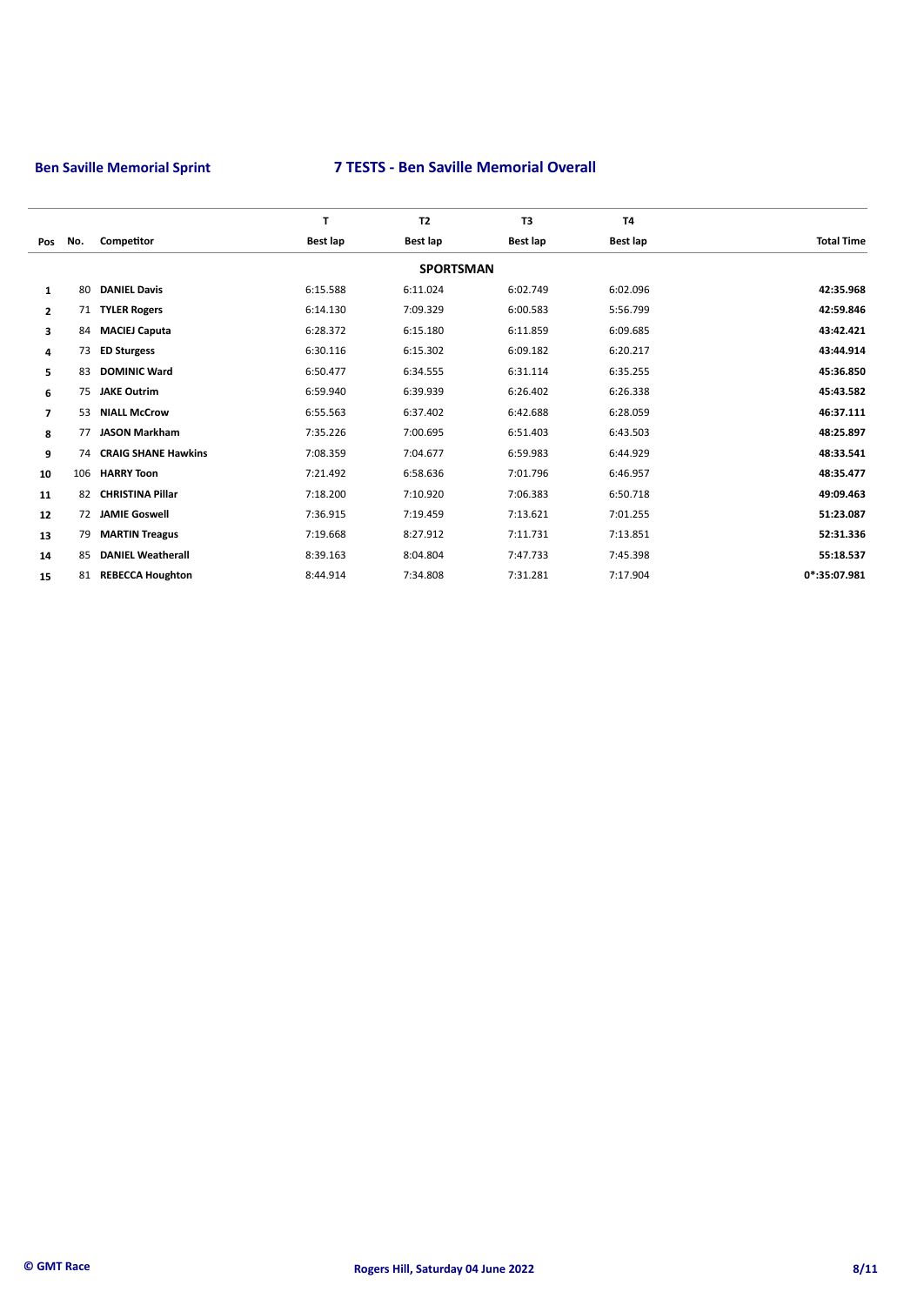|              |     |                       |          | <b>T2</b>             | T3       | T <sub>4</sub> |                   |
|--------------|-----|-----------------------|----------|-----------------------|----------|----------------|-------------------|
| Pos          | No. | Competitor            | Best lap | <b>Best lap</b>       | Best lap | Best lap       | <b>Total Time</b> |
|              |     |                       |          | <b>SPORTSMAN VETS</b> |          |                |                   |
| 1            | 89  | <b>CHRIS Dello</b>    | 6:53.987 | 6:32.233              | 6:23.321 | 6:30.166       | 45:35.761         |
| $\mathbf{2}$ | 88  | <b>JUSTIN Short</b>   | 6:50.186 | 6:35.963              | 6:37.410 | 6:32.738       | 45:39.426         |
| 3            | 87  | <b>STEVE Dodds</b>    | 8:50.043 | 7:20.253              | 7:18.292 | 6:58.079       | 51:25.182         |
| 4            | 94  | <b>JIM Nichols</b>    | 7:39.184 | 7:24.857              | 7:32.277 | 7:07.616       | 51:33.311         |
| 5.           | 93  | <b>DALE Baker</b>     | 7:47.204 | 7:10.119              | 7:40.948 | 7:14.907       | 51:50.807         |
| 6            | 44  | <b>ANTHONY Walker</b> | 8:03.058 | 7:41.616              | 7:47.796 | 7:34.844       | 53:36.506         |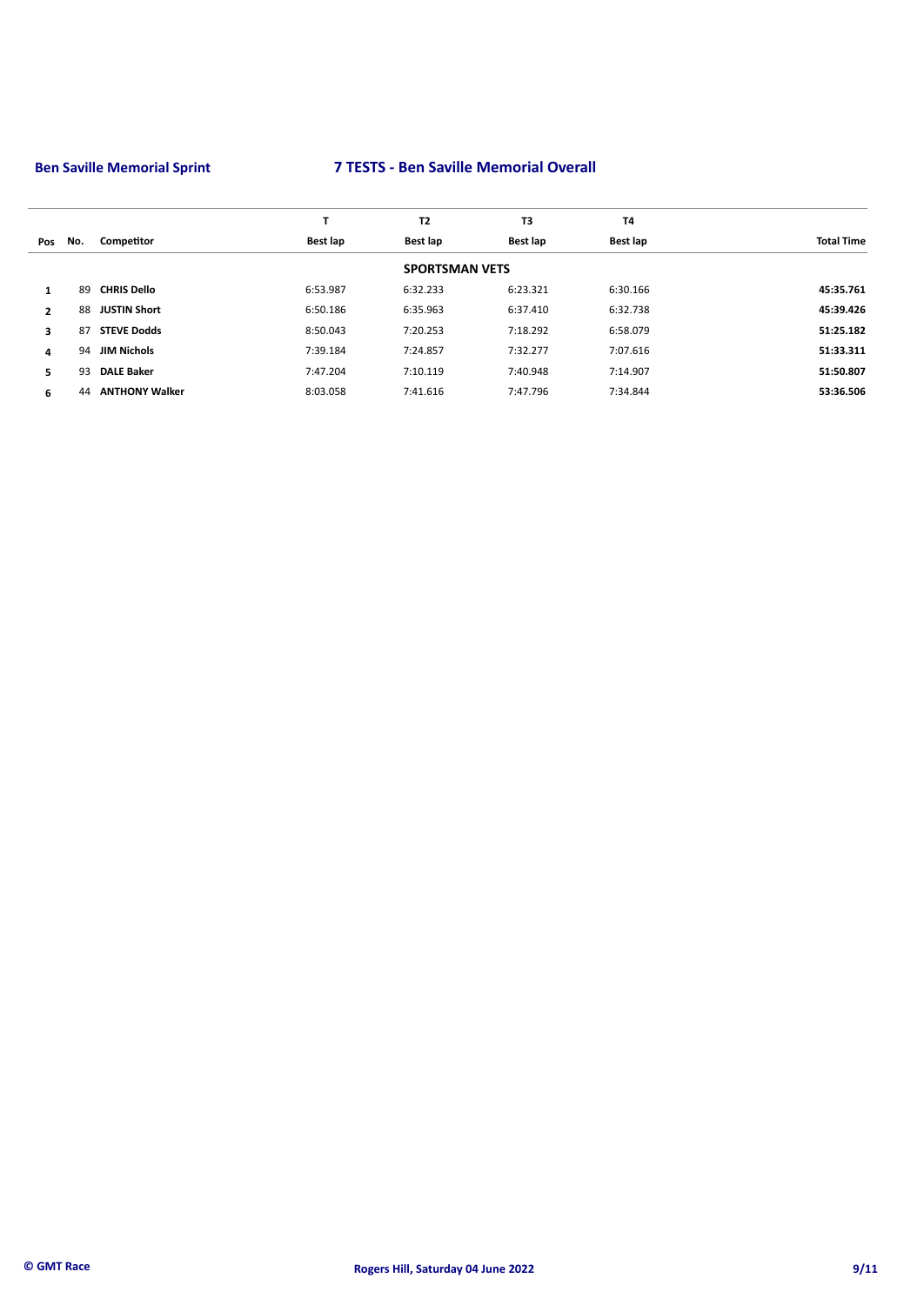|                |     |                           |          | <b>T2</b>    | T3           | <b>T4</b> |                   |
|----------------|-----|---------------------------|----------|--------------|--------------|-----------|-------------------|
| Pos            | No. | Competitor                | Best lap | Best lap     | Best lap     | Best lap  | <b>Total Time</b> |
|                |     |                           |          | <b>YOUTH</b> |              |           |                   |
| $\mathbf{1}$   | 97  | <b>TYLER Graves</b>       | 5:56.848 | 5:45.599     | 5:56.170     | 5:44.906  | 40:36.234         |
| $\overline{2}$ | 100 | WILL Life                 | 6:35.161 | 6:38.552     | 6:23.601     | 6:33.677  | 45:22.445         |
| 3              | 103 | <b>JESSIE LEE Jessopp</b> | 7:22.176 | 7:02.700     | 7:02.937     | 6:45.469  | 48:54.012         |
| 4              | 102 | <b>WILLIAM Gillen</b>     | 8:06.679 | 7:36.573     | 6:55.412     | 6:49.600  | 50:26.328         |
| 5              | 99  | <b>BEAU Short</b>         | 8:32.762 | 7:59.811     | 7:34.284     | 7:10.668  | 54:13.798         |
| 6              | 101 | <b>LEWIS Carey</b>        | 6:42.784 | 6:57.517     | 13:46:40.000 | 6:24.630  | 0*:25:57.583      |
| 7              | 96  | <b>FREYA Drinkwater</b>   | 7:43.733 | 7:51.601     | 7:36.128     | 7:18.093  | 0*:33:17.041      |